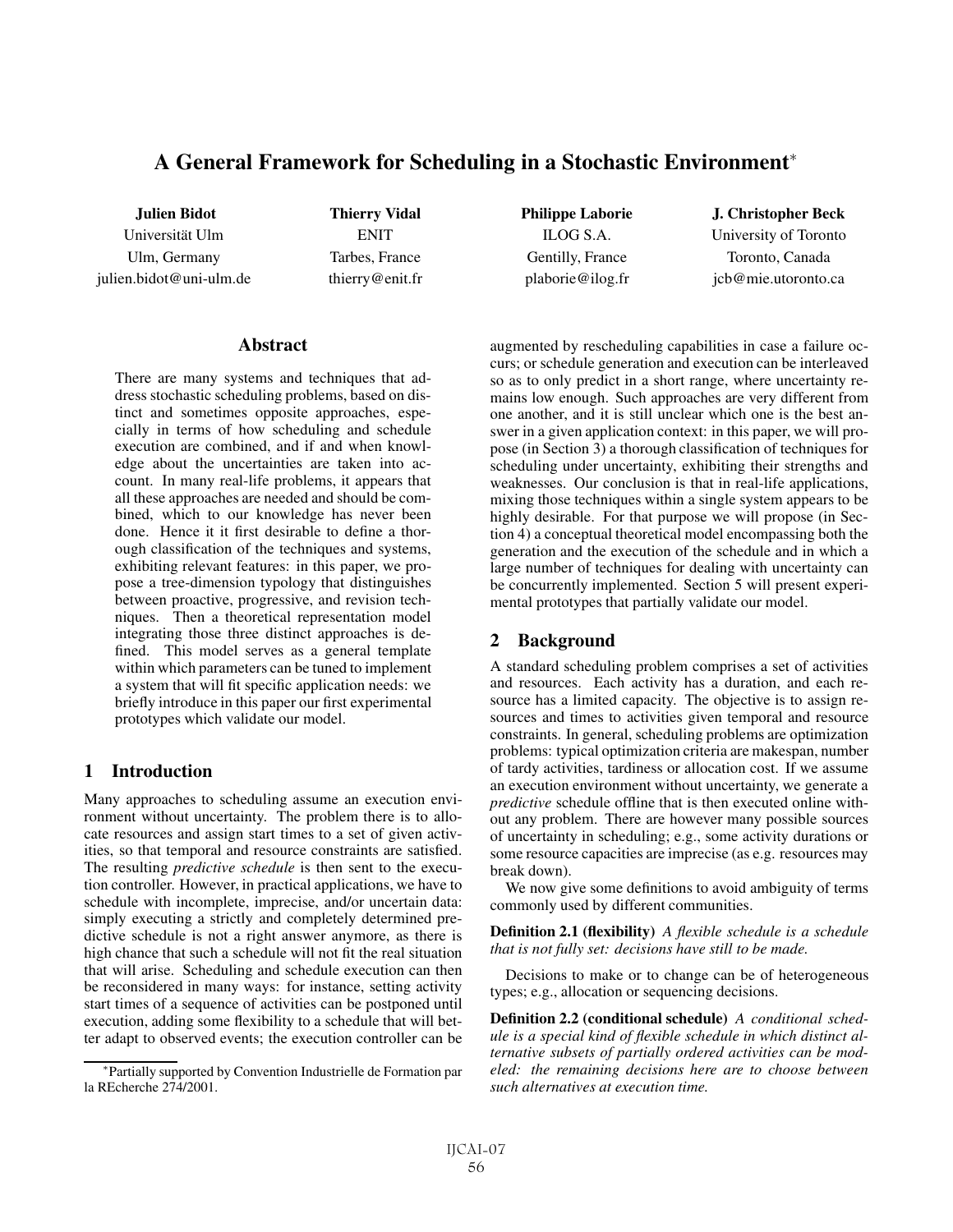Definition 2.3 (executable schedule) *An executable schedule is a schedule that does not violate any constraint.*

Definition 2.4 (adaptive scheduling system) *An adaptive scheduling system is a system that is able to generate a new executable schedule whenever the current executing schedule is no longer executable.*

Definition 2.5 (robustness) *A robust schedule is a schedule whose quality (according to the optimization criterion) does not deviate too much during execution with respect to known online perturbations: the less deviation, the more robustness.*

Definition 2.6 (stability) *A stable schedule is a schedule in which no decision will be changed during execution.*

## 3 Classification

In this section, we concisely describe a taxonomy of scheduling systems or techniques that is independent of any specific representation model or reasoning technique. Such classifications have already been done, especially in the Operations Research community (as in Herroelen *et al.* [2004]), but none is totally satisfactory to our need since they only distinguish between offline and online techniques. We go beyond this distinction and consider more issues such as how and when decisions are made, optimality requirements, etc.

#### 3.1 Proactive Techniques

A proactive technique takes into account uncertainty to produce schedules that are less sensitive to online perturbations.

A first naive method for making a schedule insensitive to online perturbations is to produce offline a unique predictive, robust schedule by taking into account the worst scenario.

Another approach consists in introducing some flexibility in the schedule: only a subset of decisions are made offline with a search and the rest online without search; this is a kind of least commitment approach with respect to decisionmaking since we only make decisions when information is more precise, and/or more certain. Morris *et al.* [2001] for instance maintain a plan with uncertain activity durations in which start times are not set: they provide algorithms to guarantee the executability of such schedules whatever the actual durations will be. Here we have an *incomplete flexible schedule*. Another way is to build an *undecided flexible schedule*: everything is set but with alternative branches, leading to a conditional schedule.

Different uncertainty models (probability distributions, possibility theory, etc.) can be used in proactive techniques for the representation of the problem, and for solving it (e.g., find the schedule that will have the highest probability that the makespan will not exceed a given value).

## 3.2 Revision Techniques

Revision techniques consist in changing decisions during execution when it is necessary; e.g., we change decisions when the current predictive schedule becomes inconsistent, when estimated quality deviates too much from the predicted one, or in a more opportunistic way when a positive event occurs (for example, an activity finishes earlier than expected). In other words, we need an execution-monitoring system able to

react and indicate when it is relevant to change decisions of the current predictive schedule; e.g., Sadeh *et al.* [1993] developed both simple rules to adapt a current schedule through e.g. activities shifting, and more elaborated local rescheduling techniques when the problem is more acute.

### 3.3 Progressive Techniques

The idea behind progressive techniques is to interleave scheduling and execution, by solving the whole problem piece by piece, where each piece corresponds to a time horizon slice. Reasoning is done as a background task online; i.e., we can afford more time to search, we incrementally commit to scheduling decisions periodically or when new information arrives, and no decisions are changed.

One way of proceeding when using a progressive approach is to select and schedule new subsets of activities to extend the current executing schedule on a gliding time horizon; e.g., Vidal *et al.* [1996] allocate container transfer activities in a harbor to robots only as long as temporal uncertainty remains low enough to be reasonably sure that the chosen robot will actually be the first available. A decision is made when uncertainty level of the used information is not too high, and/or when the *anticipation horizon*, the interval between the current time and the expected end time of the last scheduled activity, has become too small. One thus needs an executionmonitoring system able to react and indicate when, what, and what type of new decisions to make.<sup>1</sup>

## 3.4 Discussion

We can compare the three families of techniques with respect to the following criteria: online memory need, online CPU need, schedule quality/robustness, and stability.

Revision techniques do not consume a lot of memory online since we only have to store one schedule. They may require a lot of CPU online, depending on the time spent on rescheduling. We can expect a very high schedule quality if we are able to reoptimize very often and globally revise the current schedule, but robustness is not guaranteed. Stability may be very bad if we change a lot of decisions.

Online memory may vary for proactive techniques depending on whether we have to store one or more schedules: conditional schedules may require a lot of memory. In general, online computational power keeps low since we do not have to search for solutions with backtracking. We can expect a high schedule robustness or stability since we take into account what may occur online to make decisions.

Progressive techniques permit to limit our online memory need to the minimum since we only store a piece of schedule. The requirement in CPU online is limited since we only solve sub-problems. It is difficult to guarantee a very high schedule quality/robustness since decisions are made without taking into account knowledge about uncertainty to make scheduling decisions and with a more or less short-term/aggregated view. This family of techniques generates stable schedules.

These features can help a decider to choose a technique in a specific application domain: if memory usage is limited,

<sup>&</sup>lt;sup>1</sup> Alternatively, new subsets of activities can simply be integrated periodically, and so no complex conditions are monitored.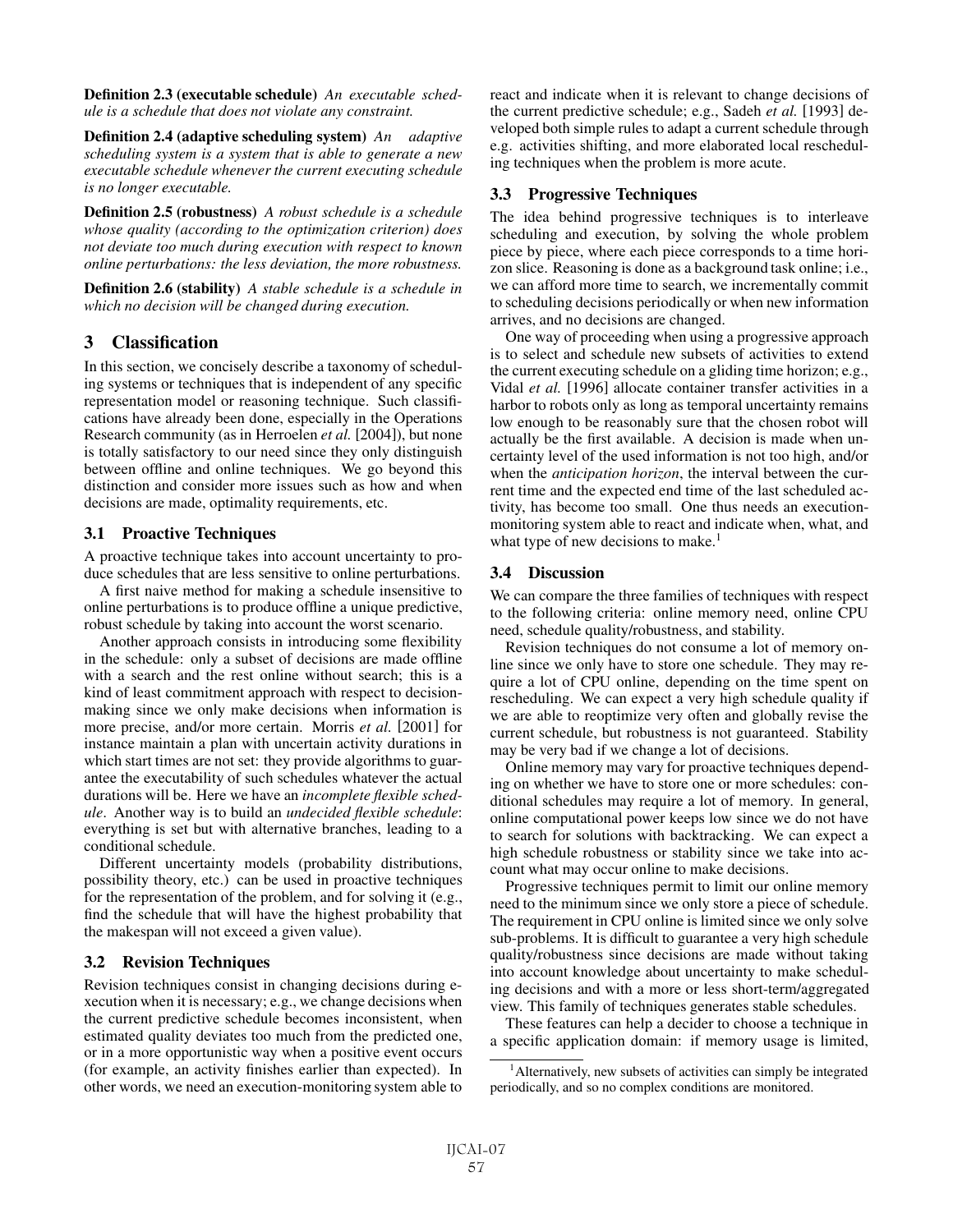then conditional schedules are probably not the right answer. Moreover, one can easily see that mixed techniques are necessary: for instance, in a highly stochastic world, the time spent on rescheduling can be reduced when a proactive or a progressive approach is used, but on the contrary a pure proactive technique is not realistic since there will always be unpredicted or unmodeled deviations that can only be dealt with by a revision technique. The combinatorial explosion of conditional schedules also suggests to develop only some of the branches and add more piece by piece in a progressive way. As a matter of conclusion, a decider should also be given a global system encompassing all of the three kinds of approaches, allowing her to tune the levels of proactivity, progression, and revision that will best fit her needs. A few mixed techniques have been proposed for making scheduling decisions in a stochastic environment, but as far as we know, no one has proposed a system or an approach that combines the three ways of scheduling.

## 4 Representation Model

This section describes a generic representation model for scheduling in a stochastic execution environment. This model integrates the three families of approaches presented in the previous section.

#### 4.1 Schedule

We are interested in extended scheduling problems with mutually exclusive subsets of activities, in a way similar to what was done in Tsamardinos *et al.* [2003]. At the roots of our model, we need variables and constraints inspired by the constraint paradigm.

Definition 4.1 (variable) *A variable is associated with a domain of values or symbols, and it is instantiated with one and only one of the values or symbols in this domain.*

Definition 4.2 (constraint) *A constraint is a function relating one (unary constraint), two (binary constraint) or more (k-ary constraint) variables that restrict the values that these variables can take.*

The domain of a variable is reduced when a decision is made or when a decision is propagated *via* constraints.

We distinguish two types of variables in the problem: the *controllable variables* and the *contingent variables*. 2

#### Definition 4.3 (controllable variable) *A controllable variable is a variable instantiated by a decision agent.*

Decisions may influence the state of the environment. One of the issues that depends on application domains is to decide when to instantiate controllable variables. For example, it is difficult to set activity start times in advance when activity durations are imprecise because of temporal constraints.

Definition 4.4 (contingent variable) *A contingent variable is a variable instantiated by Nature.*

Moreover, a set of (probabilistic/possibilistic/etc.) distributions of possible values may be attached to each contingent variable. Such distributions are updated during execution.

We can now define the basic objects of a scheduling problem, namely resources and activities.

Definition 4.5 (resource) *A resource* r *is associated with one or more variables, that represent its capacity, efficiency, and/or state. Its capacity is the maximal amount that it can contain or accommodate at the same time. Its efficiency describes how fast or how much it can do with respect to its available capacity. Its state describes its physical condition. A resource capacity, efficiency, and state can all vary over time. These variables are either controllable or contingent.* r *states a global resource constraint*  $ct_r$  *on all its variables and the variables of the activities that require it. The scheduling problem comprises a finite set of resources noted* R*.*

We can model the state of the execution environment as a set of state resources; e.g., the outside temperature is modeled by a resource that can be in only one of three states depending on time: hot, mild, and cool.

#### Definition 4.6 (activity) *An activity*

 $ay = \langle start_{ay}, d_{ay}, end_{ay}, [CT_{ay}] \rangle$  *is defined by three variables: a start time variable start*<sub>ay</sub>, *a duration variable*  $d_{ay}$ , *and an end time variable* enday*. These variables are either controllable or contingent.* ay *may be associated with an optional set of resource constraints*  $CT_{av}$  *that involve the variables of the resources it requires.*

In a constraint-based model, to propagate the bounds of the variable domains, we usually post the following constraint for each activity:  $end_{ay} - start_{ay} \ge d_{ay}$ . Of course, constraints of any type between variables can be posted on our scheduling problem.

Our scheduling problem is composed of resources, activities, and constraints relating them, with possibly additional variables describing the state of execution environment.

To fit the classification described in Section 3, additional constraints may have to be posted by the schedule generation algorithm to (more or less) set resource allocations, make sequencing decisions, and set precise activity start times. Hence we do not need to add anything to our model to achieve this.

Central to our model is the notion of *conditions* that are subsets of variables related by logical and/or mathematical relations: such conditions guide the branching within conditional schedules, the selection of new subsets of activities in a progressive technique, etc.

#### Definition 4.7 (condition) *A condition*

 $cond = \langle func, [atw] \rangle$  *is a logical and/or mathematical relation* func *in which at least one variable is involved. It may be associated with an optional active temporal window that is an interval*  $atw = [st, et]$  *between two time-points* st and  $et$  *in the current schedule. If*  $st = et$ *, then it means the condition must be checked at a precise time-point in the schedule.*

A condition can involve characteristics of the distributions of contingent variables. A condition can be expressed with conjunctions and disjunctions of conditions.

A typical example of a condition is what we will call a *branching condition*; i.e., a branching condition is a condition

<sup>&</sup>lt;sup>2</sup>Controllable variables correspond to decision variables, and contingent variables to state variables in the Mixed Constraint-Satisfaction Problem framework [Fargier *et al.*, 1996].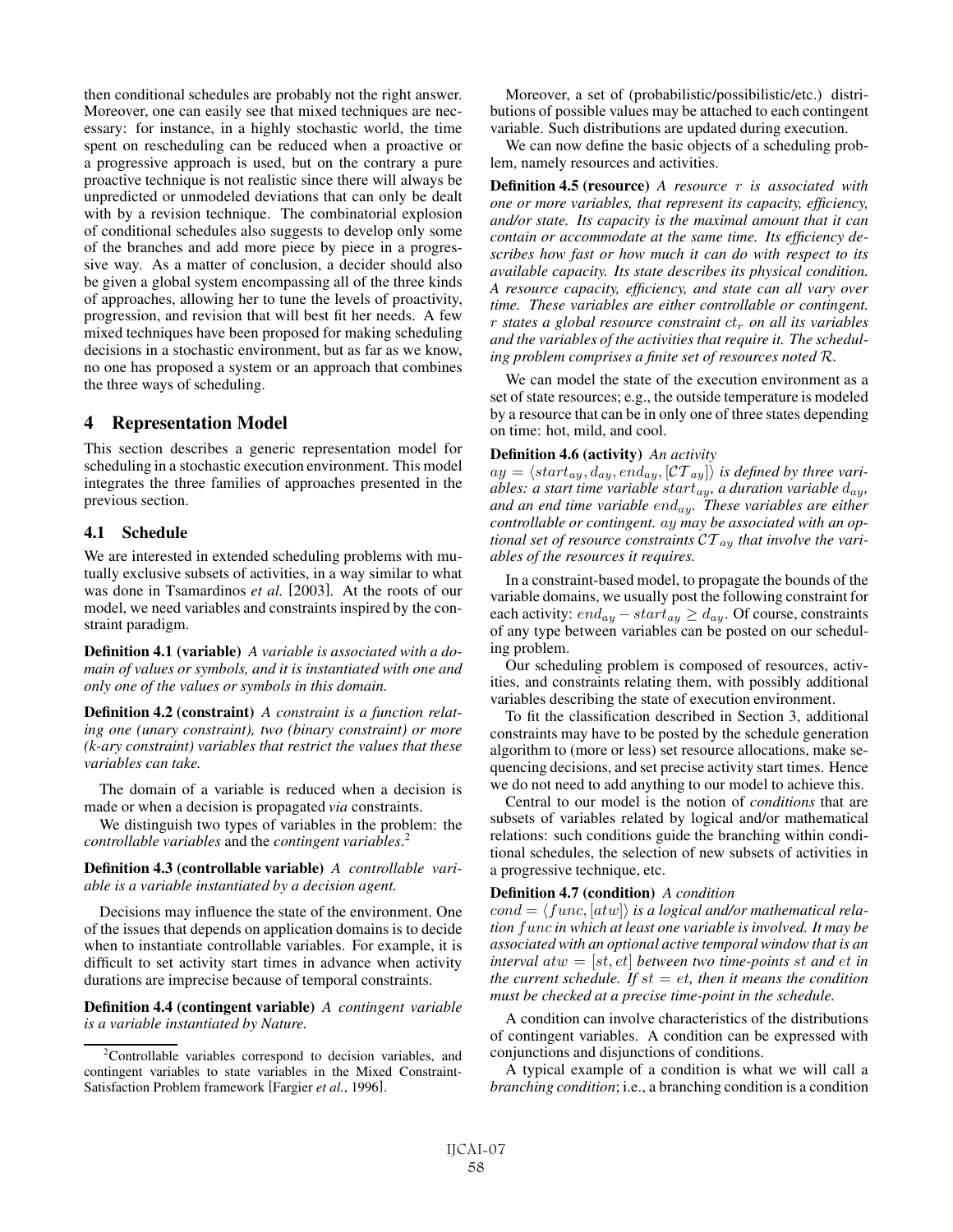that will be attached to one of mutually exclusive subsets of activities (see below). Such a condition will be checked at a specific time-point that we will call a *branching node*.

We propose the following recursive definition of a schedule to describe our model with respect to these particular mutually exclusive subsets of activities.<sup>3</sup>

Definition 4.8 (schedule) *A schedule* S *is either*

• *void*  $S = \emptyset$ *, or* 

 $\bullet$   $\mathcal{S} = \langle a y_{\mathcal{S}}, \{ \mathcal{CT}_{\mathcal{S}} \}^*, \mathcal{S}' \rangle$  is an activity  $a y_{\mathcal{S}}$  partially ordered *via constraints in*  $\{CT_{\mathcal{S}}\}^*$  *with respect to the activities of a schedule* S *, or*

•  $S = \langle bnd_S, nb_S, \{rcps\}^*, cnd_S \rangle$  *is a set of nb<sub>S</sub> mutually exclusive recipes* rcp<sup>S</sup> *; i.e., mutually exclusive recipes represent different ways of attaining the same goal, as defined below; such recipes follow a branching node bnd<sub>S</sub> and lead to a converging node cnd<sub>S</sub>. A node is a dummy activity* aydum *of null duration that does not require any resource:*  $ay^{\text{dum}} = \langle start^{\text{dum}}_{ay}, 0, end^{\text{dum}}_{ay} \rangle$ , with  $start^{\text{dum}}_{ay} = end^{\text{dum}}_{ay}$ .

**Definition 4.9 (recipe)** *A recipe*  $rep = \langle S, [Py_{rcp}], bc_{rcp} \rangle$  *is a schedule* S *associated with an optional probability, possibility, or plausibility of being executed*  $Py_{rcp}$  *and a branching condition*  $bc_{rcp}$ *: it will be executed if and only if*  $bc_{rcp}$  *is met.*

A recipe can describe one of several possibilities for performing an action; e.g., a product can be made in different ways that are mutually exclusive. At execution, for each set of mutually exclusive recipes, only one will be executed.

The first two ways of defining a schedule are just two alternatives to define recursively a classical partially ordered schedule without alternatives. The third introduces parts of a schedule that divide, at some given time-point, into mutually exclusive recipes: each recipe  $rcp_i$  will be executed if a branching condition is met at that point.

It should be noted that conditions must be designed such that they are actually mutually exclusive and cover all cases.

The previous recursive definitions are actually constructive definitions that permit to build a schedule piece by piece, building subsets of partially ordered activities that are then composed into a set of mutually exclusive recipes, this set being in turn integrated into a subset of partially ordered activities that is in turn one of several mutually exclusive recipes, and so on: alternatives may be nested within alternatives.

For tractability reasons, we assume there is no temporal constraint between two activities that do not belong to the same recipe. However, some precedence constraints can be added to constrain branching conditions to be checked before their related recipes would be executed.

## 4.2 Generation and Execution

We only defined a model that a proactive method could use to generate a more or less flexible schedule that would then be entirely sent to the execution controller. To make it possible to use revision and progressive techniques, we need to consider now a dynamic problem in which a solution is executed in a stochastic environment, thus requiring more scheduling decisions to be made while executing. Hence we need to design a model interleaving schedule generation and execution: the resulting system must be able to react, to know what to do (e.g., reschedule, schedule next subset, make new scheduling decisions, etc.), and to know how to do it.

Two types of algorithms will be needed: *execution algorithms* will be in charge of dealing with the current flexible schedule (as defined in previous section) and both making the scheduling decisions that remain and actually executing activities; *generation algorithms* will be in charge of changing the current schedule, either because some part is not valid anymore and must be modified (revision approach), or because new activities must be added (progressive approach).

The dynamic evolution of our model will be monitored *via* condition meeting: if such a condition is met, then we know we have to make or change decisions. The branching condition defined in the previous section is actually used by the execution algorithms, guiding them into the adequate alternative. We need to introduce here two new types of condition: an *activation condition*, when met, activates a new generation step through the generation algorithm; then a *fire condition* will actually enforce the global monitoring system to turn to this newly generated schedule. Such activation and fire conditions are needed both in revision and progressive approaches.

Typical examples of activation and fire conditions are violations of some constraints in the current schedule, arrivals of new activities to execute, critical resources no longer available (implying a revision mechanism), or more simply a condition stating that the anticipation horizon becomes too small and so we need to schedule a new subset of activities to anticipate execution (implying a progressive mechanism).

The generation and execution model can be represented by an *automaton* whose states are called execution contexts.

Definition 4.10 (execution context) *An execution context*  $ect = \langle \mathcal{S}_{ect}, \alpha_{ect} \rangle$  *is composed of a schedule*  $\mathcal{S}_{ect}$  *and an execution algorithm*  $\alpha_{\text{ect}}$ *.* 

An execution context is a schedule that is a solution of the whole scheduling problem or a part of it. In addition, an execution context may not contain all recipes starting from a branching node, but only those with the highest values  $Py$ ; another example of activation condition is hence that when the value  $Py$  of a remaining recipe becomes high enough, that recipe should be developed and included in the current schedule: we hence generate in a progressive way a new schedule which is the current one augmented with an additional recipe.

 $\alpha_{\text{ect}}$  makes decisions (start time setting, resource allocations, branching on one recipe among several candidates, etc.) on the run, greedily: it cannot change decisions that are already made. In case of pure execution approach, such as dispatching,  $\alpha_{ect}$  makes all decisions.

Our automaton also includes transitions for generating execution contexts and going from one execution context to another one.

#### Definition 4.11 (transition) *A transition*

 $tr = \langle ect_{tr}^{src}, ect_{tr}^{tat}, cond_{tr}^{act}, cond_{tr}^{fir}, \beta_{tr} \rangle$  is composed of

<sup>&</sup>lt;sup>3</sup>One should notice that what we call a schedule would be better referred to as a *solution* to a scheduling problem, which is possibly not fully set but only defines a partial order, a schedule implying in the Operations Research community that all start times are set.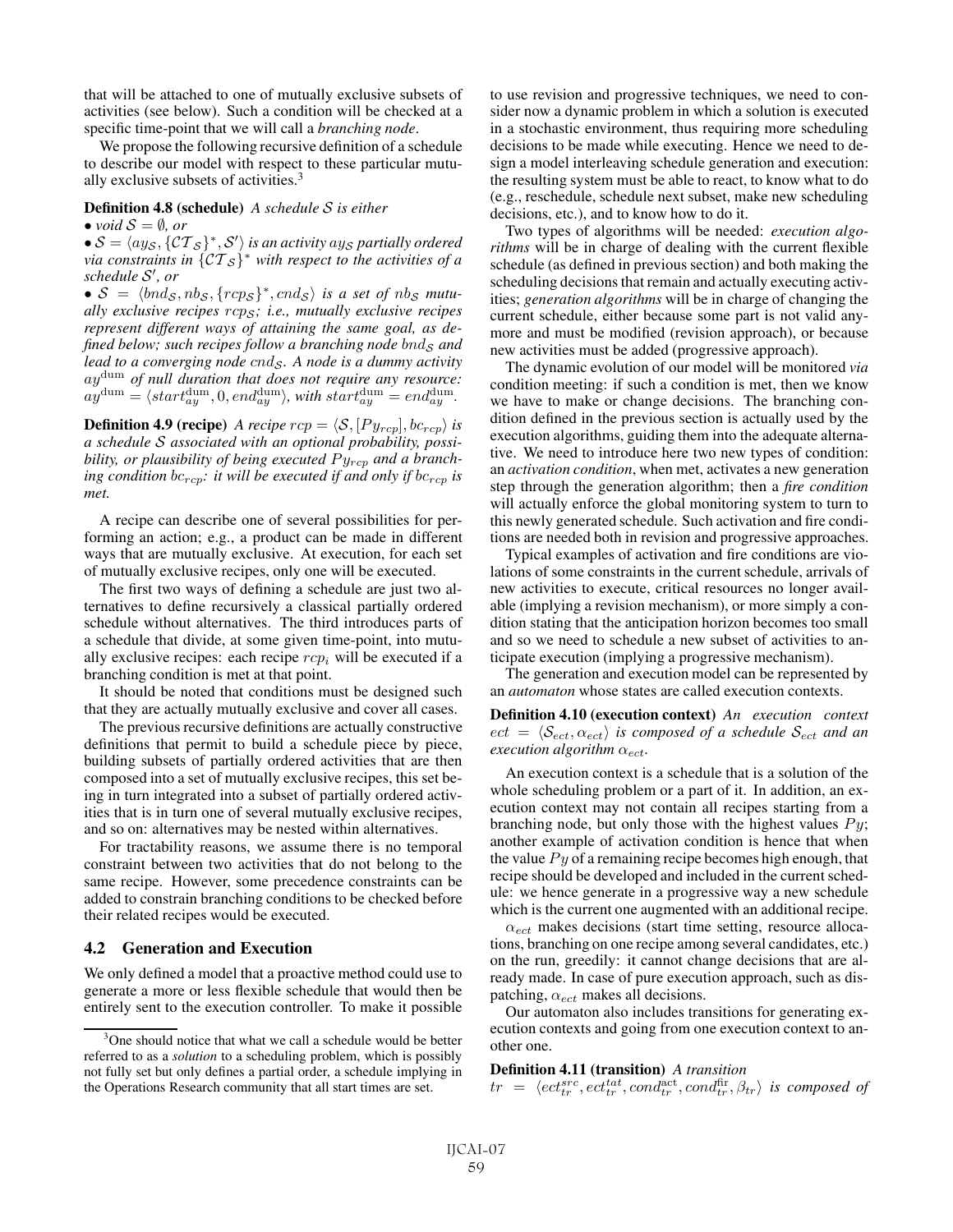a source execution context  $ect^{\operatorname{src}}_{tr}$ , a target execution context  $ect_{tr}^{tat}$ , an activation condition cond $\frac{act}{dr}$ , a fire condition  $\text{cond}_{tr}^{\text{fir}},$  and a generation algorithm  $\beta_{tr}$ .

The default situation for the temporal windows of the activation and fire conditions of transition  $tr$  is the whole source execution context  $ect_{tr}^{src}$ ; i.e., their temporal windows equal the interval between the start point and the end point of  $ect_{tr}^{src}$ .

Transition tr is activated when its activation condition is met. When tr is activated, generation algorithm  $\beta_{tr}$  generates target execution context  $ect_{tr}^{tat}$  from source execution context  $ect_{tr}^{src}$  and the data of the problem model. Execution algorithm  $\alpha_{ect_{tr}^{tat}}$  is set by  $\beta_{tr}$  from a library of template execution algorithms.  $\beta_{tr}$  may be run offline or online; it can decide or change a part of or all decisions, in particular it can select a subset of activities to include into  $ect^{tat}_{tr}$  (progressive approach). Transition tr is fired when its fire condition is met. When  $tr$  is fired, we change contexts: we go from source execution context  $ect_{tr}^{src}$  to target execution context  $ect_{tr}^{tat}$ . Activation condition  $\dot{cond}^{\text{act}}_{tr}$  must be more general than or equal to fire condition  $cond_{tr}^{\text{fir}}$  since  $cond_{tr}^{\text{act}}$  must be met before or when  $cond_{tr}^{\text{fir}}$  is met.

Template transitions are defined offline and each of them is an implicit description of many transitions that may be fired in an automaton model; e.g., a template transition associated with a resource constraint  $rct_1$  may be fired each time one of the activities involved in  $rct_1$  is executing and allocated to the resource involved in  $rct_1$ .

The generation algorithm generating  $ect_{tr_l}$  and the execution algorithm associated with  $ect_{tr_1}$  are complementary: the former makes some decisions for a subset of activities, and the latter makes the remaining decisions for these activities; e.g., the former makes allocation and sequencing decisions, and the latter sets activity start times.

It should also be noted that all conditions are checked by execution algorithms. When a branching condition is met, we do not change contexts. When an activation condition is met, a new execution context is generated. When a fire condition is met, we change execution contexts.

Our first assumption is that uncertainty level decreases when executing a context. Ergo, we leave some decisions to the execution algorithm to limit the computational effort that would be used to revise decisions, and the perturbations and instability due to such revision. Decisions that can be made in advance because they concern variables with low uncertainty are taken by generation algorithms, while remaining decisions will be taken later either by generation or execution algorithms when their uncertainty will be lower.

Our second assumption is that dynamics of the underlying controlled physical system are low enough with respect to the time allotted to the reasoning system to search for schedules online. Therefore one has enough time to find at least one schedule, if not the optimal one. Generation algorithms should be anytime; i.e., generation algorithms should be able to produce a schedule whose quality, robustness, or stability increases with search time. In principle, the decisions made by generation algorithms are better with respect to an optimization criterion than the decisions made by execution algorithms. The former have more time to reason and choose the best schedules among a set of executable schedules, whereas the latter are greedy and return the first executable they find.

As a matter of conclusion, one can see any 'pure' technique can be easily instantiated with our model: a pure proactive technique will barely need a single context, generation being made once for all offline, the remaining decisions being taken by the sole execution algorithm; in a pure revision (resp. progressive) approach, contexts contain non-flexible predictive schedules with basic execution algorithms, and activation/fire conditions associated with failures or quality deviations in the current context (resp. to the horizon getting too small or the uncertainty level decreasing), and generation algorithms change the current schedule to fit the new situation (resp. add a new subset of activities). But the great strength of the model is that now all three kinds of approaches can be integrated and parameters can be tuned to put more or less flexibility, more or less revision capabilities, etc., upon needs that are driven by the application.

## 5 Experimental System

In this section, we simply recall a few software prototypes that we implemented, and we show how they are actually special cases of our global model and hence partly validate it. Experimental results appear in the cited papers.

#### 5.1 Scheduling Problem

The *flexible job-shop scheduling problem* (flexible JSP) is a scheduling problem where the set of activities AY is partitioned into *jobs*, and with each job is associated a total ordering over a subset of  $AY$ . Each activity specifies a set of alternative resources on which it must execute without interruption. No activities that require the same resource can overlap their executions. We represent this formally by a partition of the set of AY into *resource sets*. A *solution* corresponds to allocating one resource to each activity and a total ordering on each resource set such that the union of the resource and job orderings is an acyclic relation on AY .

For our experimental investigations, we focused on probabilistic flexible job-shop problems. Random variables are fully independent and associated with probability distributions. We conducted experiments with two criteria to minimize: makespan, and sum of tardiness and allocation costs.

#### 5.2 Architecture

Our experimental system is composed of the following modules: a solver, a controller, and a world.<sup>4</sup> The solver module is in charge of making decisions with a backtrack search, constraint propagation, and Monte-Carlo simulation. The decisions made by the solver module are sent to the controller module. The latter is responsible for choosing activity start times given decisions made by the solver module and what happens during execution (observations sent by the world module). The controller module monitors progression and revision conditions to start either a selection of new activities or a re-optimization, when it is relevant. The controller is

<sup>&</sup>lt;sup>4</sup>The world module is not a real execution environment but a simulator of it, it instantiates random variables.